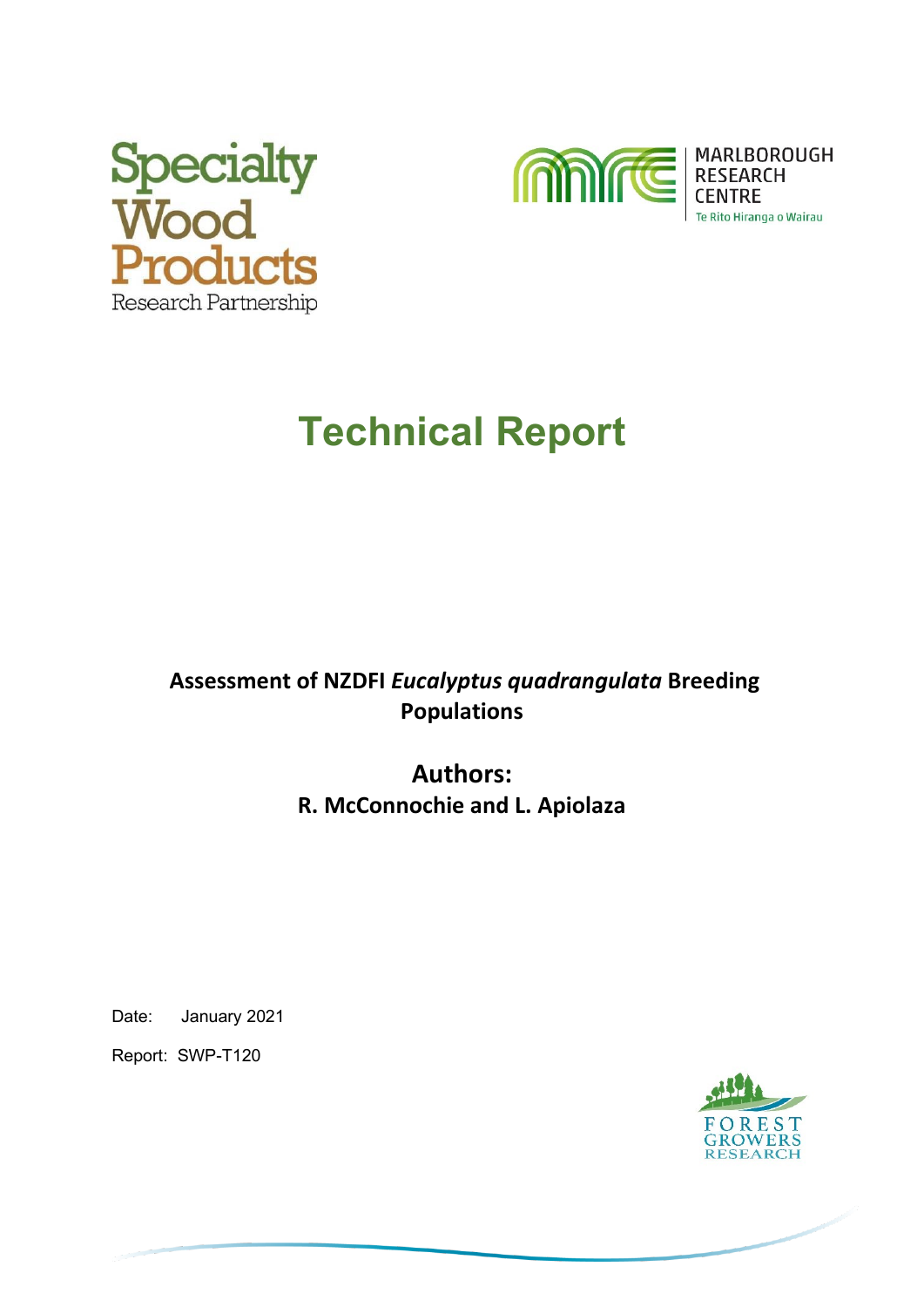# **TABLE OF CONTENTS**

#### **Disclaimer**

This report has been prepared by MRC for Forest Growers Research Ltd (FGR) subject to the terms and conditions of a research services agreement dated 1 July 2015.

The opinions and information provided in this report have been provided in good faith and on the basis that every endeavour has been made to be accurate and not misleading and to exercise reasonable care, skill and judgement in providing such opinions and information.

Under the terms of the Services Agreement, MRC's liability to FRG in relation to the services provided to produce this report is limited to the value of those services. Neither MRC nor any of its employees, contractors, agents or other persons acting on its behalf or under its control accept any responsibility to any person or organisation in respect of any information or opinion provided in this report in excess of that amount.

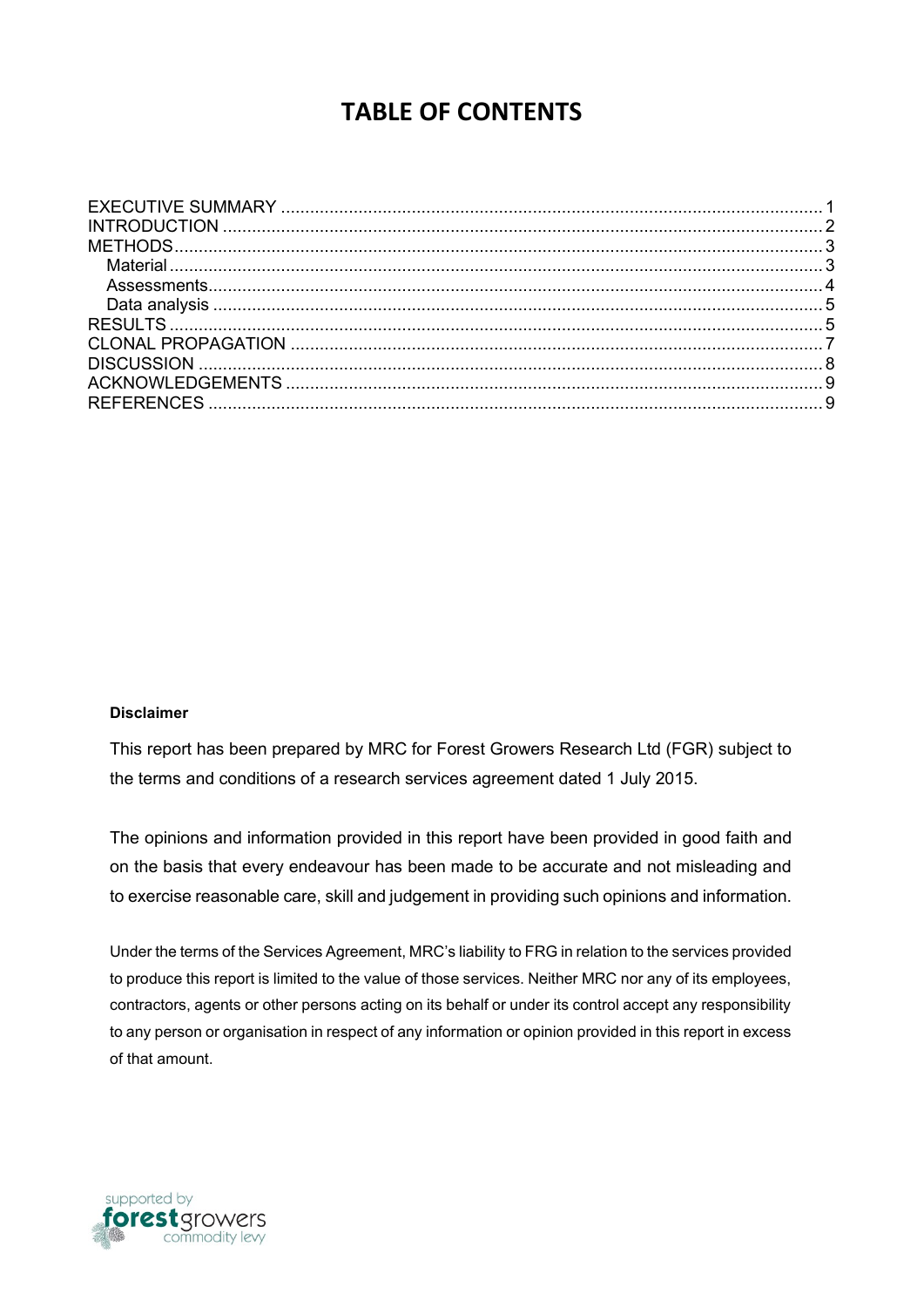## <span id="page-2-0"></span>**EXECUTIVE SUMMARY**

The objective of the NZDFI breeding programme is to define and then exploit the variation in selected traits by identifying and advancing superior families in the breeding populations. *E. quadrangulata* is one of the top three species of interest to the NZ Dryland Forests Initiative. The age 3.5 year assessment of the 2016 breeding trial at Paparoa and assessment of the 2011 breeding trial at Cuddons is reported and concludes that a genetic improvement programme for this species can progress the key traits. Selection between and within the families that are planted in NZDFI *E. quadrangulata* progeny trials will provide improved germplasm for future forest plantings.

1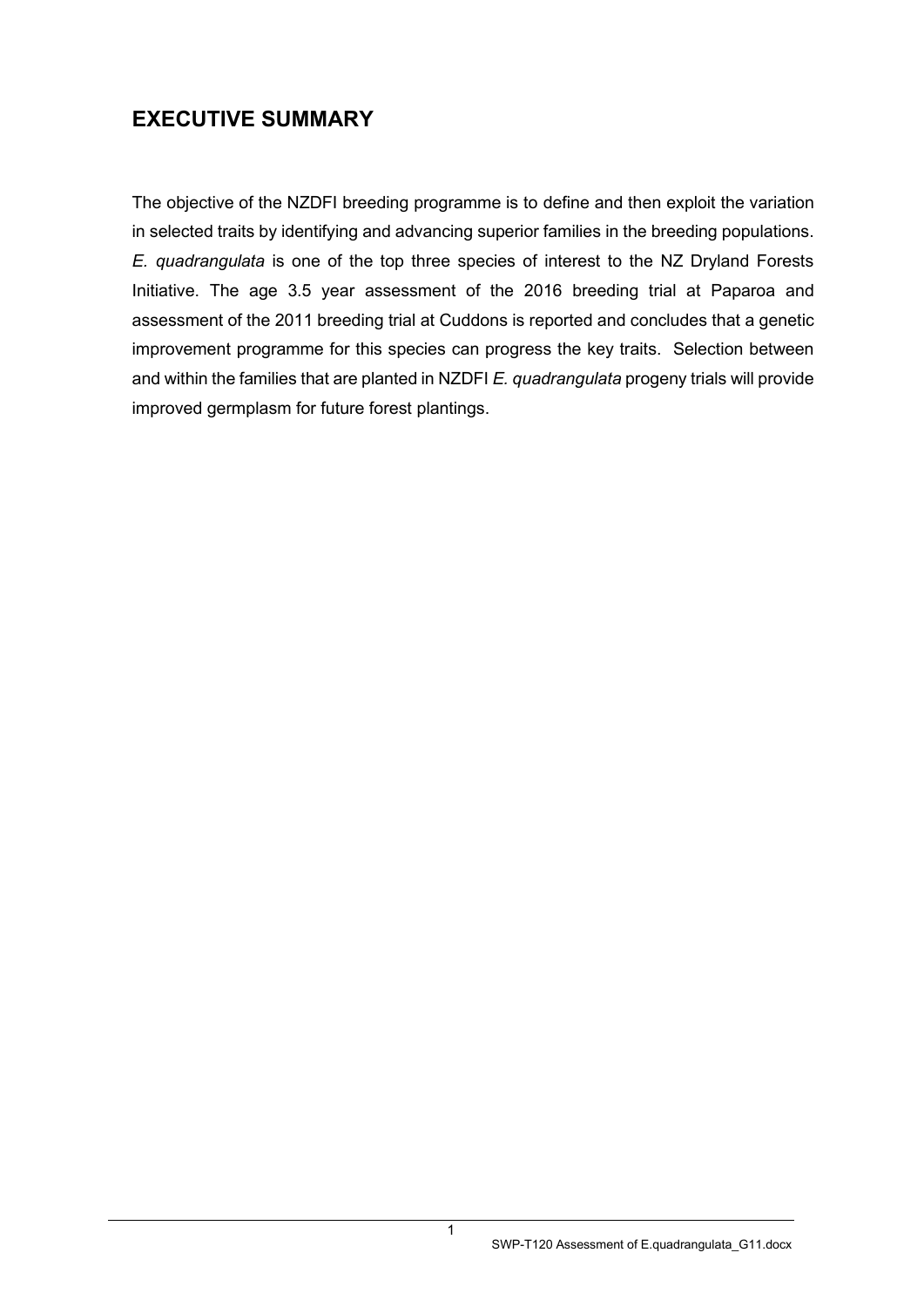# <span id="page-3-0"></span>**INTRODUCTION**

In 2011, the first open-pollinated breeding population of *E. quadrangulata* was established in a series of progeny trials to evaluate the differences between individual families. NZDFI's aim is for each breeding population to test a minimum of 100 families per species, however poor flowering in Australia restricted the number of seedlots available at this time. NZDFI purchased open- pollinated families from CSIRO's tree seed centre and 24 families were successfully raised at Morgans Rd Nursery as containerised seedlings. In 2011 progeny tests were established in a single-tree-plot incomplete block design at 4 sites located in Marlborough (hereby known as Cuddons), Wairarapa, Hawkes Bay and north Canterbury.

This breeding population of *E. quadrangulata* was extended in 2015 when Proseed obtained a further 88 families from ATSC and Forestry Corporation. The seed was supplied to Morgans Road Nursery and 83 families produced seedlings for field testing in 2016. Trials are located at the Bradshaw property, Lamberts Valley, Marlborough and the NZ Redwood Company, Paparoa, near Taumaranui. The University of Canterbury deployed 64 seedlings per family for the UC SFF growth strain testing programme based at Murrays Nursery, Woodville (Altaner, 2019).

These collections were from 6 general locations in NSW, Figure 1.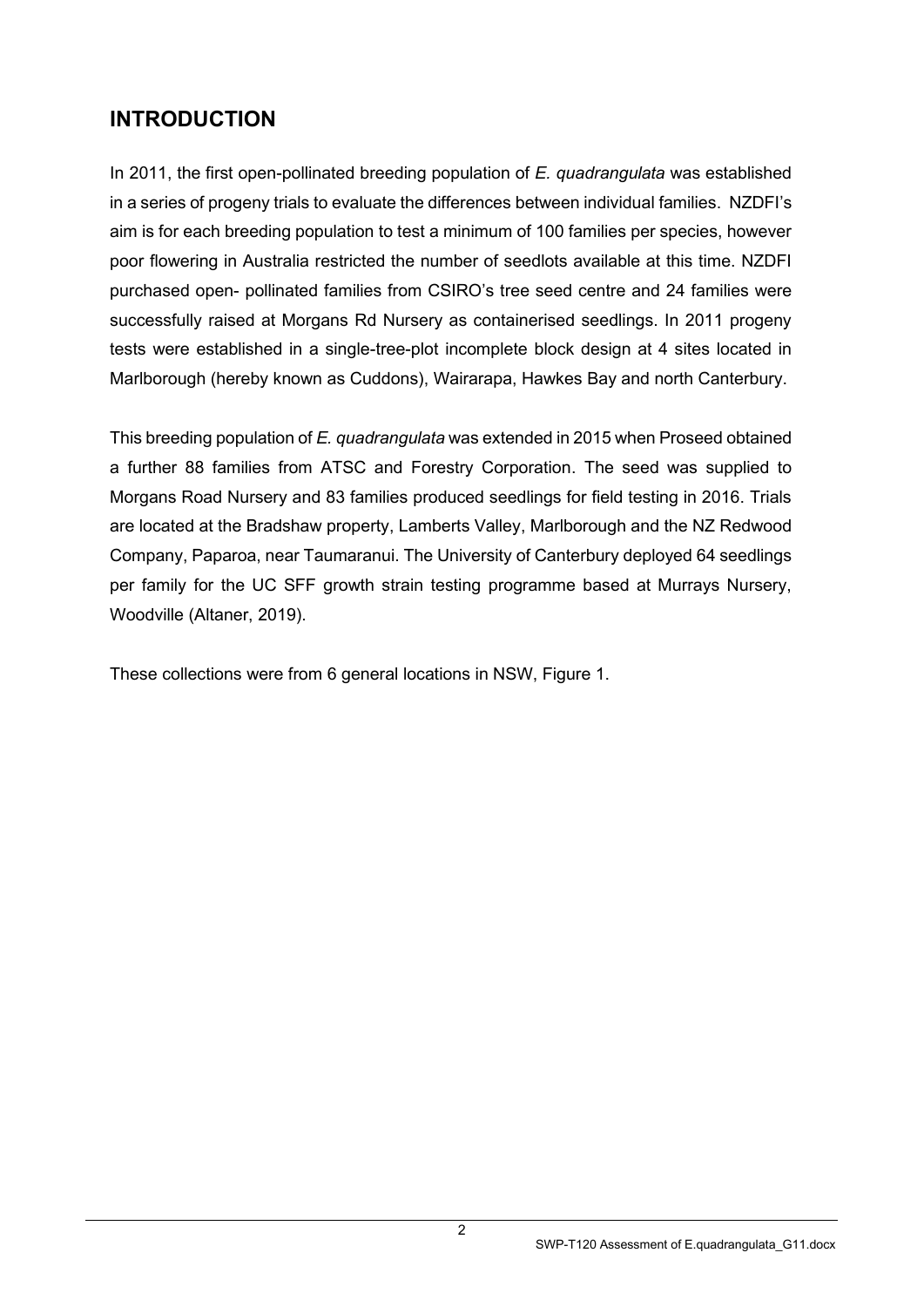### <span id="page-4-0"></span>**METHODS**

#### <span id="page-4-1"></span>**Material**

#### Cuddons 2011

Single-tree plots were established of 70 individuals per family, each block has 24 trees and the spacing of the trees was 2.4 m × 1.8 m, 2,312 sph.

The trial was assessed for height at age 1.6 years in April 2013 and again at age 2.3 years in December 2013 for form and DBH. The trial was re-measured for DBH, height and form at the age of 8.9 years in August 2020. The trial has been thinned to approximately 1000 sph.

#### Paparoa 2016

40 to 50 seedlings per family were planted using a single-tree-plot incomplete block design. Each block is planted with 36 trees at a stocking of 2,312 sph. There are 86 blocks and these are arranged in three general clusters across the site. There is no significant difference in aspect, altitude or soil type between the areas.



Figure 1: Location of family seedlot collections. Mt Skanzi, Giro SF, Sheas Nob SF, Dalmorton, Chealundi SF and Clouds Creek.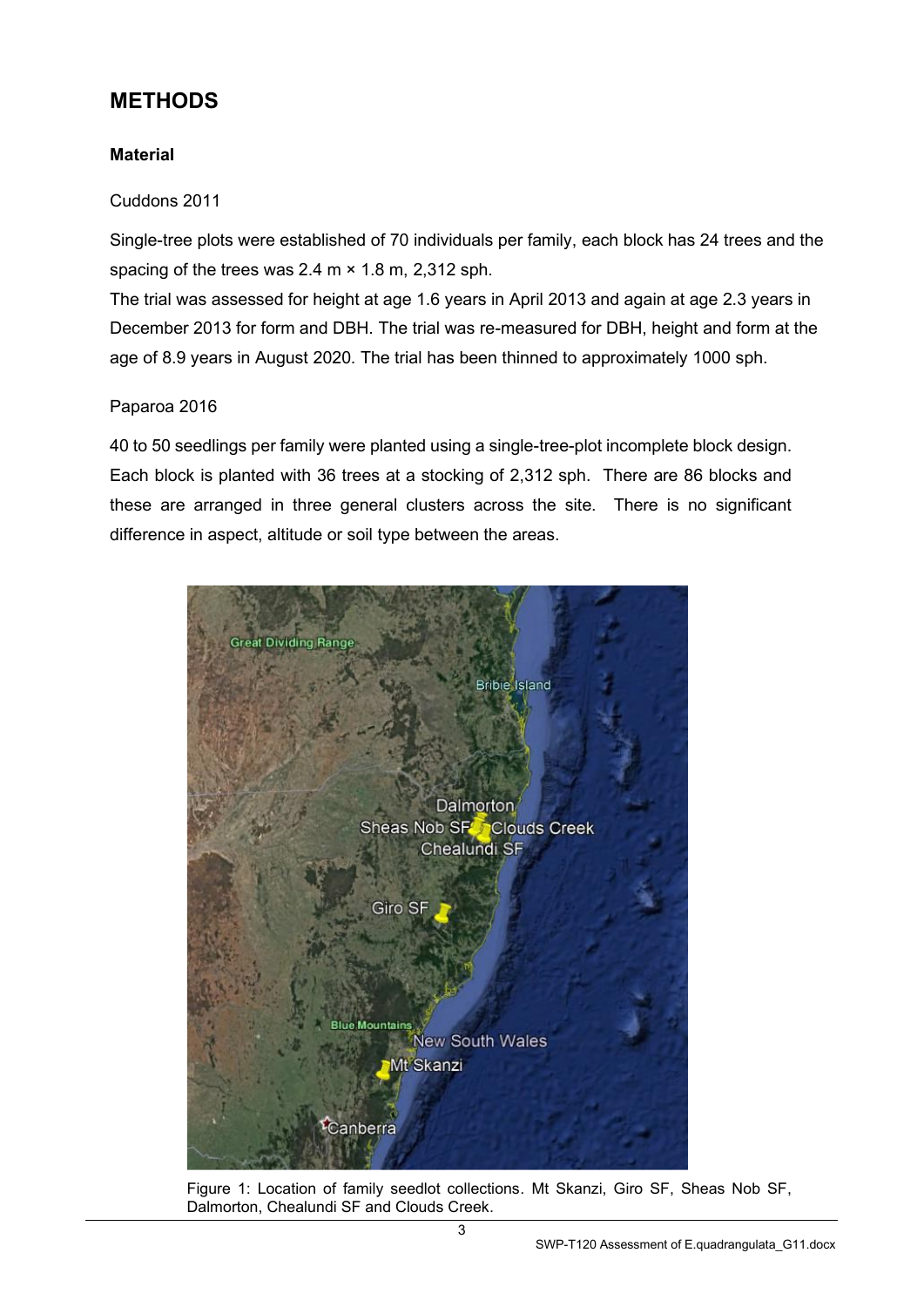#### <span id="page-5-0"></span>**Assessments**

The DBH was measured and stem form assessed using the NZDFI assessment scale at the Cuddon and Paparoa trials in July/August 2020. A permanent sample plot (PSP) was established in a group of 6 trial blocks at the Paparoa site and will have repeat measurements to monitor growth.





Figure 2: General view of 2016 Paparoa E. quadrangulata trial(above) and 2011 Cuddons E. quadrangulata trial.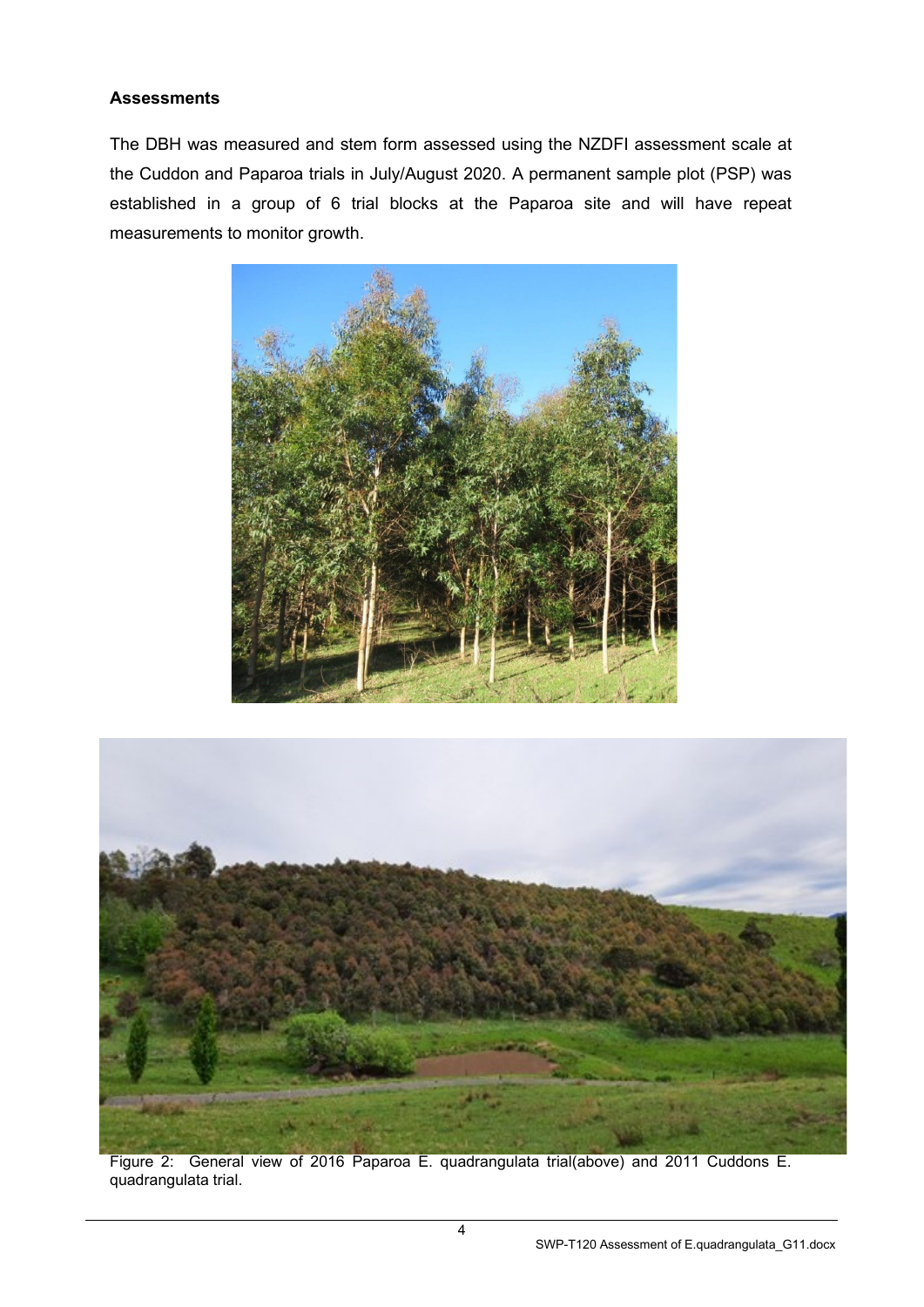#### <span id="page-6-0"></span>**Data analysis**

The model equation for each trait used an 'individual-tree' mixed model, which included intercept  $(\mu)$  and provenance (P) as fixed effects, and random effects for replicate (R), incomplete block within replicate (R/B) and additive genetic effect (A). All random effects have zero mean and variances  $\sigma_R^2$ ,  $\sigma_B^2$ ,  $\sigma_A^2$  and  $\sigma_e^2$ , while we also assumed that they are independent of each other; that is, their covariance is 0. The residuals (e) were assumed to follow a normal distribution with common variance and independence from each other.

trait =  $\mu$  + P + R + R/B + A + e

Therefore, the expected value for the response is  $\mu + P$ . This model predicts additive genetic values for both parents and individual trees, allowing for within-family selection.

Data preparation and analysis used the R statistical computing language (R Core Team 2020) with the asreml-R package for genetic analyses (Butler 2020). All code is available from the second author in the report.

### <span id="page-6-1"></span>**RESULTS**

The growth and form data for the Paparoa trial shows considerable differences between the families planted in the trial (Figure 3). The was no relationship between the best families and the location from which they originated in Australia. Therefore, no provenance selection can be applied to future native stand collections.

The age 3.5 year heights were compared across the 3 clusters of blocks planted in the Paparoa trial and no significant variation was calculated. At the time of the 2019 height measurement the crowns had been defoliated at variable severity by Paropsis browsing. The crown health across the trial at the time of the 2020 assessment was good and there has been good growth between measurements.

Tree diameter across all families ranged from 30 to 154mm, the average was 75.6mm. Many stems had multi leaders and heavy branching. This may have been accentuated by insect damage, however as a genetic parameter a high weighting on this selection trait is required to improve the form of successive generations of *E. quadrangulata*.

Tree height measured at the Woodville trial prior to felling and height measurement at age 3.5 years at Paparoa had a correlation of 0.7.

5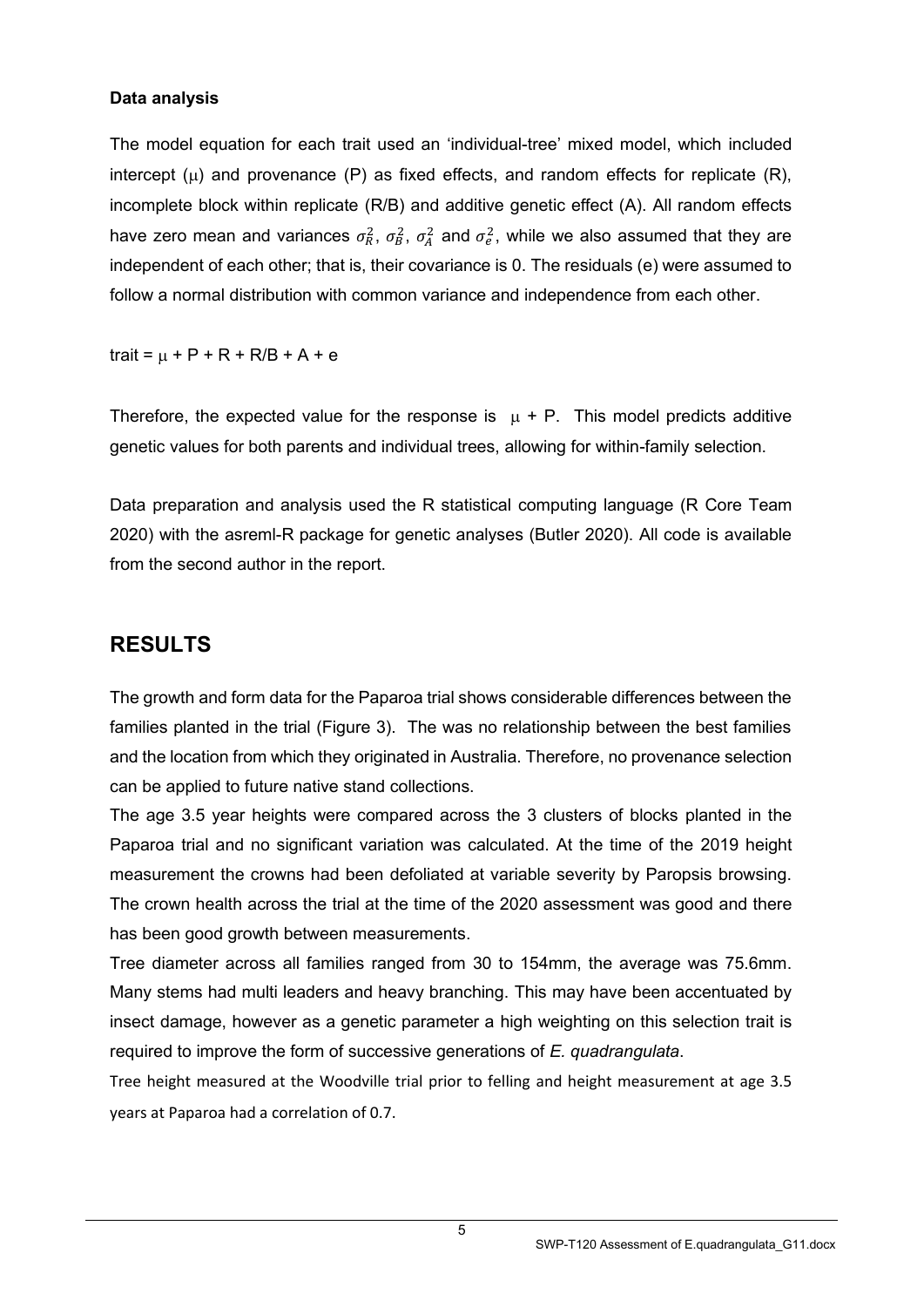

*Figure 3: 3.5 year measurement of Paparoa Trial. Relationship between family breeding values for DBH and Form. Upper right quartile identifies the best families for these traits.*

The sets of families planted in the 2011 and 2016 trials are unique and there are no linkages.

The Cuddons trial has been thinned and the poorest trees have been removed. The differences between families are not as pronounced. The average DBH across families ranged from 88.7mm to 113.3mm (Table 1). While the trees are five years older there has been slower growth than at the Paparoa site as the Cuddon site has very low rainfall.

Up to 20 trees with a diameter (DBH) above 50 mm were randomly selected from each family in the Cuddons trial. A bark to bark 14 mm diameter core through the pith was extracted at ~0.5 m stem height using a purpose-built corer in October 2020. The heartwood diameter in the stem was assessed by measuring the heartwood length in the core samples. Preliminary analysis of the data suggested heartwood quantity is under genetic control in this trial and not strongly correlated to tree diameter (Table 1.) indicating the need to consider heartwood quantity as an independent trait to DBH (Altaner and Ghildiyal, 2020). The evaluation of heartwood development is required in the 2016 trials when the trees have reached a suitable diameter and heartwood is evident.

SWP-T120 Assessment of E.quadrangulata\_G11.docx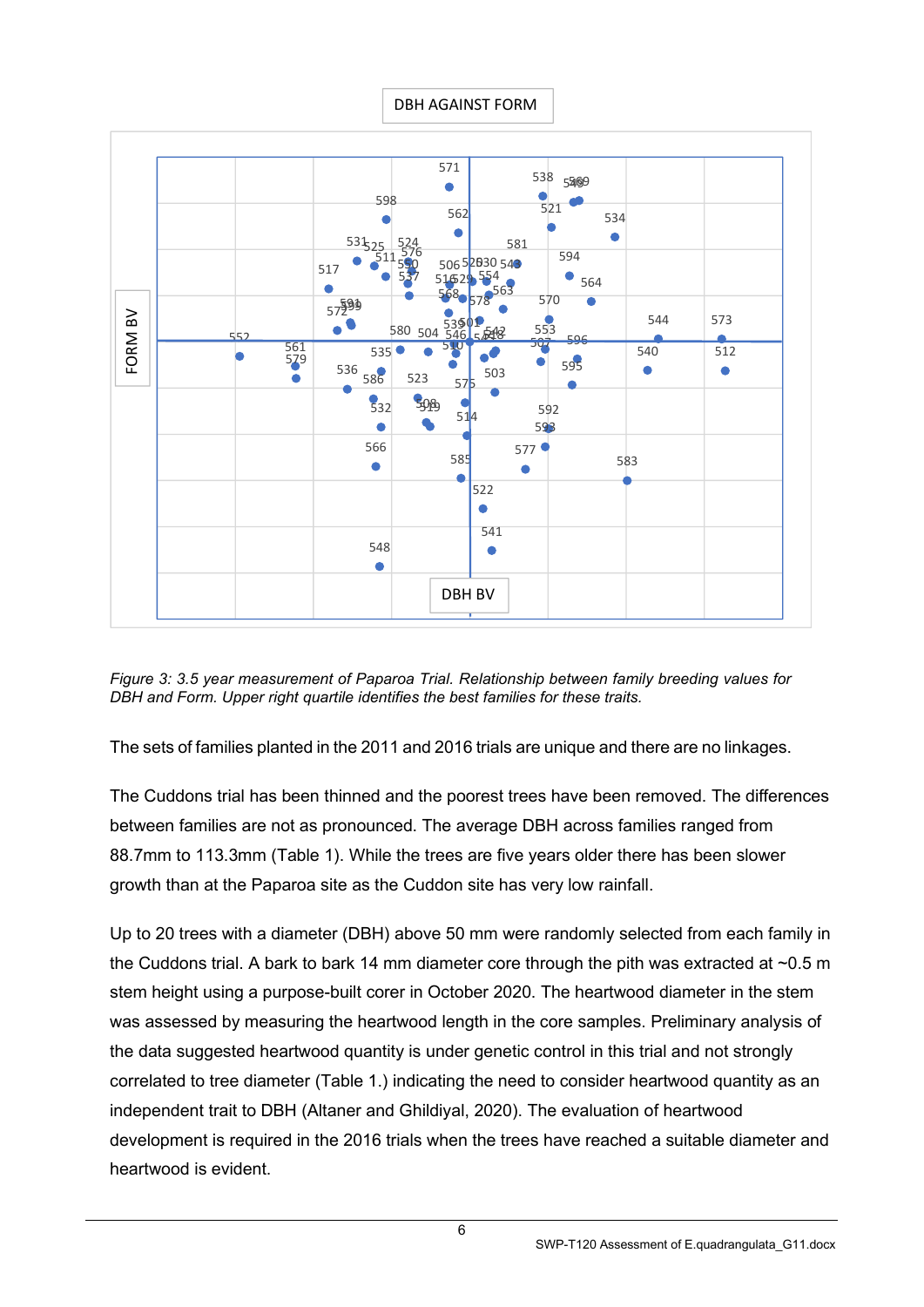| <b>FAMILY</b> | Provenance          | Average DBH (mm) | Heartwood Ranking |  |  |
|---------------|---------------------|------------------|-------------------|--|--|
|               |                     |                  | $1 = Best$        |  |  |
| 518           | Dalmorton           | 105.4            | 1                 |  |  |
| 516           | Dalmorton           | 107.9            | 2                 |  |  |
| 514           | <b>Clouds Creek</b> | 103.8            | 3                 |  |  |
| 505           | Mt Skanzi           | 103.2            | 4                 |  |  |
| 519           | Mt Skanzi           | 106.3            | 5                 |  |  |
| 517           | Dalmorton           | 97.8             | 6                 |  |  |
| 507           | Mt Skanzi           | 112.3            | 7                 |  |  |
| 534           | #N/A                | 103.3            | 8                 |  |  |
| 512           | Clouds Creek        | 88.7             | 9                 |  |  |
| 504           | Mt Skanzi           | 99.6             | 10                |  |  |
| 515           | Dalmorton           | 102.4            | 11                |  |  |
| 520           | <b>Ben McNeil</b>   | 109.2            | 12                |  |  |
| 513           | <b>Clouds Creek</b> | 98.7             | 13                |  |  |
| 509           | Meryla SF           | 90.2             | 14                |  |  |
| 511           | Clouds Creek        | 97.1             | 15                |  |  |
| 510           | Clouds Creek        | 99.9             | 16                |  |  |
| 502           | Dalmorton           | 110.9            | 17                |  |  |
| 501           | Mt Skanzi           | 110.4            | 18                |  |  |
| 503           | Mt Skanzi           | 108.1            | 19                |  |  |
| 506           | Mt Skanzi           | 112.4            | 20                |  |  |
| 531           | # $N/A$             | 113.3            | 21                |  |  |
| 508           | Meryla SF           | 99.2             | 22                |  |  |
| 998           | E.quad Control      | 113.0            | 6                 |  |  |
| 996           | E.bosis Control     | 126.0            | 2                 |  |  |

*Table 1: Results of 8.5 year measurement of families planted in Cuddons trial.*

### <span id="page-8-0"></span>**CLONAL PROPAGATION**

Following the harvesting operation of the trees planted at Murray's Nursery in the UC growth strain study coppice shoots were collected from the stumps for clonal propagation. 21 families were selected with below average growth-strain and above average growth. (Altaner, 2019). This equates to a selection intensity of 1 in 4 and is low compared to other breeding programs. However, it retains a broader genetic base for future selection to include health, heartwood content and propagation traits. In the future these selections can form the basis for industrial scale vegetative propagation from cuttings.

17 families were successfully captured from the collection of coppice material at Murray's Nursery. These clones have been managed by Proseed in the propagation facility at Amberley.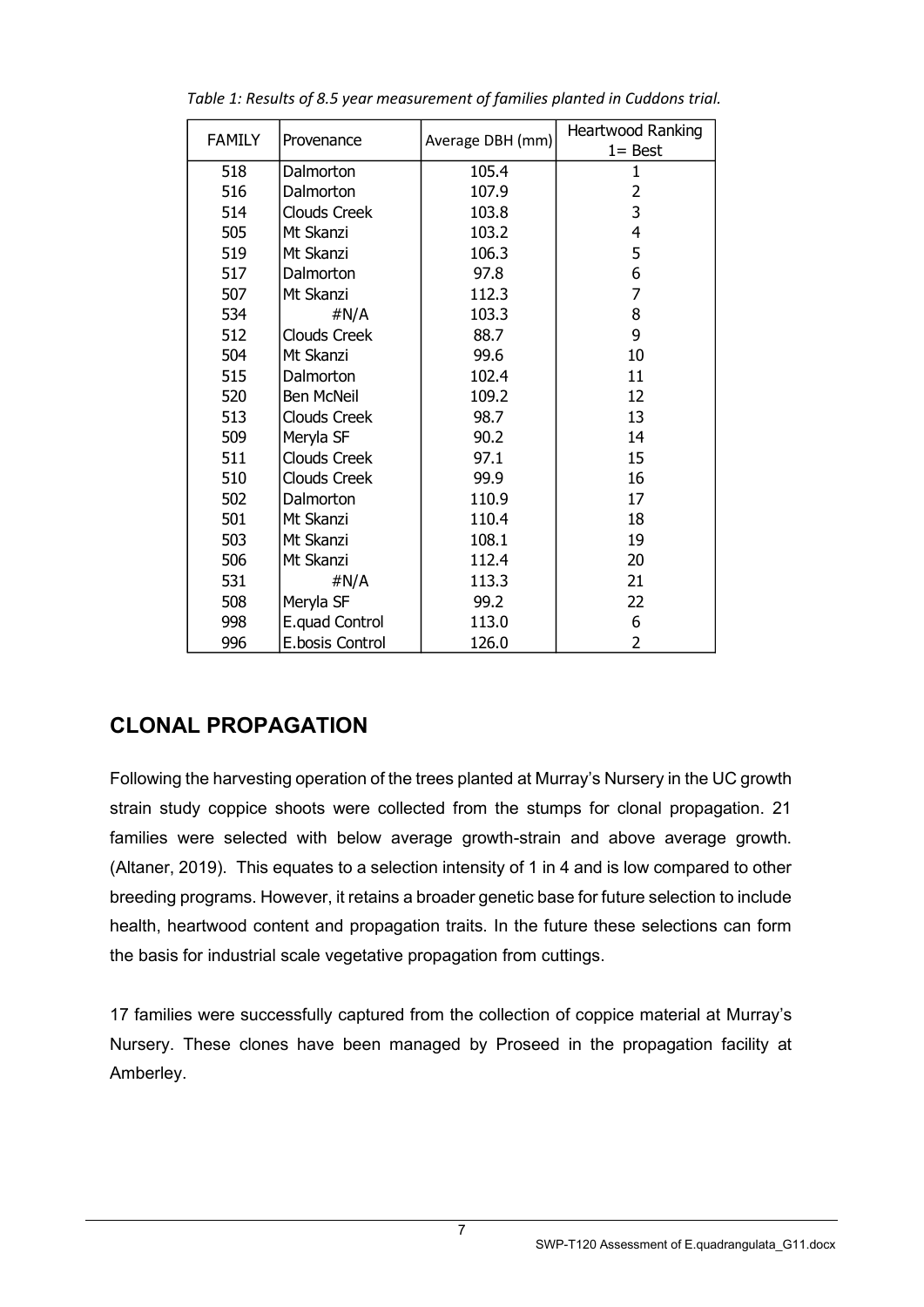The list of families was reviewed in September 2020 using the results of the 3.5-year-old growth and form assessment of the Paparoa trial. Unfortunately not all the best families had been captured from coppice growth of the trees felled in the Woodville trial. The resulting group of 10 families (Table 2) are being propagated with the objective to produce 5,000 rooted cuttings for planting in 2021.

*Table 2: Summary of breeding values (BV) for families of E. quadrangulata selected for cuttings propagation. Growth and form are results from Paparoa; Growth stress is from Woodville. DBH, STR (stem straightness), FORM at 3.5 years, HGT (total tree height) at 2.5 years, GS (Growth Stress) at 18 months.*

| <b>FAMILY</b> | <b>Provenance</b> | <b>DBH BV</b> | <b>HGT-BV</b> | <b>STR-BV</b> | <b>FORM-BV</b> | <b>GS-BV</b> | No.<br><b>Clones</b> | <b>Select</b><br>Growth<br><b>Stress</b> | <b>Select</b><br>Growth<br><b>Form</b> |
|---------------|-------------------|---------------|---------------|---------------|----------------|--------------|----------------------|------------------------------------------|----------------------------------------|
| 507           | Dalmorton         | 4.532         | 0.542         | 0.137         | $-0.086$       | $-51.697$    | 5                    | Yes                                      |                                        |
| 518           | Giro SF           | 1.503         | 7.213         | 0.318         | $-0.051$       | $-3.327$     | 6                    | Yes                                      | Yes                                    |
| 519           | Giro SF           | $-2.545$      | 0.804         | $-0.264$      | $-0.367$       | $-125.572$   | 10                   | Yes                                      |                                        |
| 520           | Giro SF           | 0.162         | 0.288         | 0.112         | 0.261          | 7.015        | 8                    |                                          | Yes                                    |
| 521           | Giro SF           | 5.211         | 2.813         | $-0.169$      | 0.496          | 11.324       | 3                    |                                          | Yes                                    |
| 554           | Sheas Nob SF      | 1.219         | $-0.873$      | 0.035         | 0.203          | $-87.423$    | 6                    | Yes                                      | Yes                                    |
| 561           | Chealundi SF      | $-11.158$     | $-3.866$      | 0.796         | $-0.105$       | $-115.701$   | 3                    | Yes                                      |                                        |
| 577           | Chealundi SF      | 3.555         | $-1.169$      | $-0.144$      | $-0.552$       | $-32.584$    | 2                    | Yes                                      |                                        |
| 591           | Giro SF           | $-7.647$      | $-2.077$      | 0.549         | 0.083          | $-121.634$   | 3                    | Yes                                      |                                        |
| 595           | Giro SF           | 6.535         | 2.316         | $-0.621$      | $-0.186$       | $-131.379$   | 1                    | Yes                                      |                                        |

### <span id="page-9-0"></span>**DISCUSSION**

The target product for *E. quadrangulata* is ground durable timber or veneer and this will influence the importance of the selection traits. The top families for growth and form are not the same group that produce good heartwood volume. In 2016, Proseed grafted the best ortet of each family represented in the Cuddons trial. Up to 4 individuals were grafted of the best families based on 3.5 year old growth and form measurements. The clonal seed orchard located at Amberley can be rogued by Proseed to remove the very poor families for both growth and heartwood development. The further selection of families for the advancement of the breeding and deployment populations will be undertaken once assessments have been completed of the 2011 *E. quadrangulata* trial located in Hawkes Bay (DF0470\_01Qua11) and 2016 *E. quadrangulata* trial located in Marlborough (DF0131\_A\_01Qua16).

8